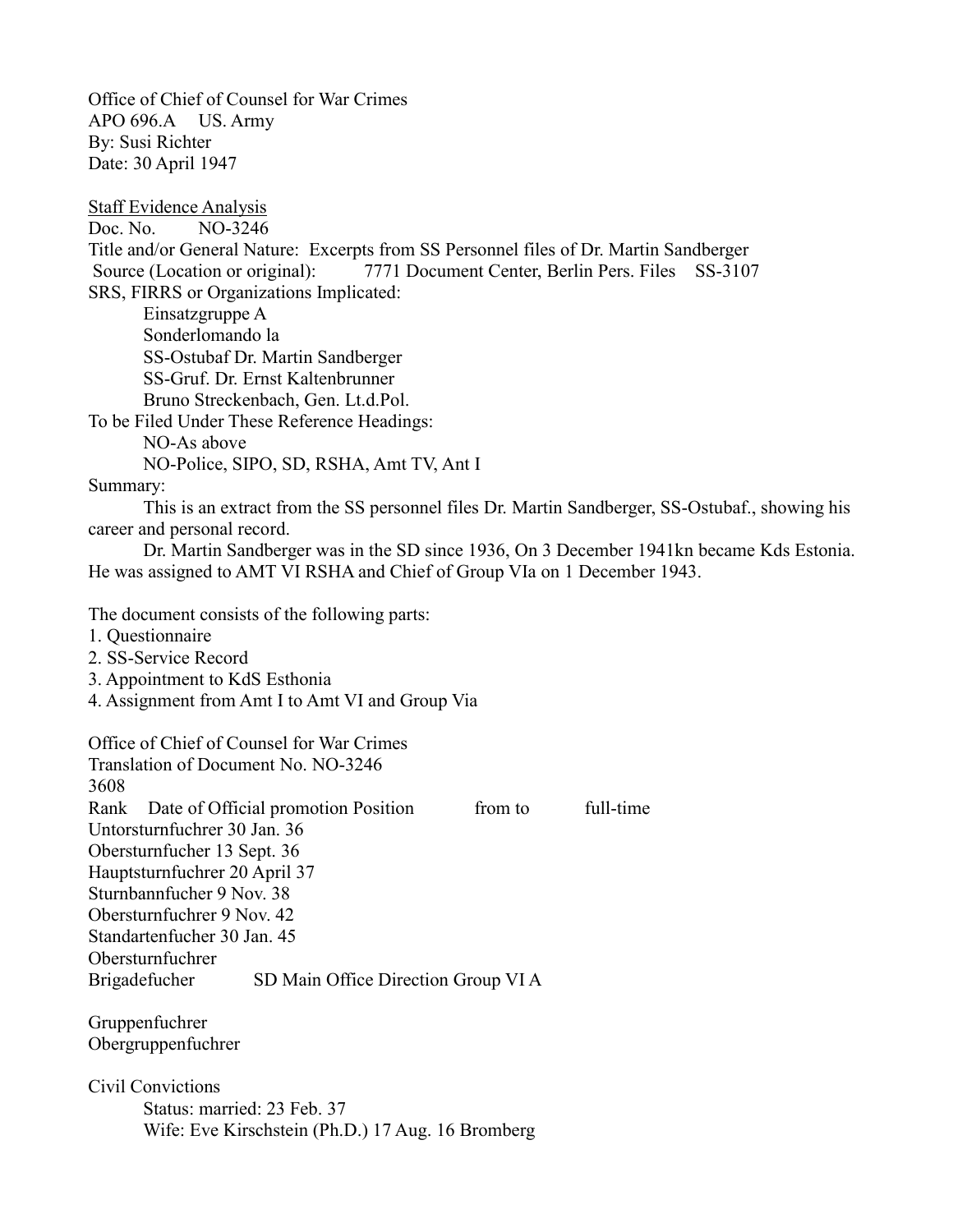Maiden name date and place of death Party Member: Activity to the Party: SS-con-victions Religion: (prot.) since Oct. 1934 non-denominational Children: male female 1. 3 Oct. 38 1. 3 Oct. 38 2. 23 Sept. 41 National-political institute for children: (Page 1,  $2<sup>nd</sup>$  column) 11. May 1935 272 495 1 Dec. 1931 774 980 17 Aug. 1911 6 249 Dr. Martin Sandberger Height: 180 cm place of birth: Berlin, Charlottenburg SS-Badge SA-Sports Badge \* silver Coburg Medal Riding Badge Blood Medal Reich Sports Medal \* bronzo Golden Party Badge D.L.R.G. \* Basic certificate Hon. Badge of the NSDStD D.A, of the NSDAP Death-head ring Sword of Honor\* Yulo-tido candlesticks\* Translation of Document No. NO-3246 Cont(d Occupation: trained as jurist, Government assossor now department of chief of SD Employer: Elementary school \* 3 High School \* Graduate, Technical school Technical college (techikum) Connorcial school, University\* Faculty: Law and Political Science (Dr. jur.) Language: Driver's licenses\* Certificate of Ancestry: Lobonsborn\* (page 1 cont., column 3) Office from to full-time

Party activity: \* University group leader in the NSDStB (Nazi Student Movement) District speaker on legal matters

Position in Government Service: (local government, administration, police, industry) Commander of the Security Police and SD Reveal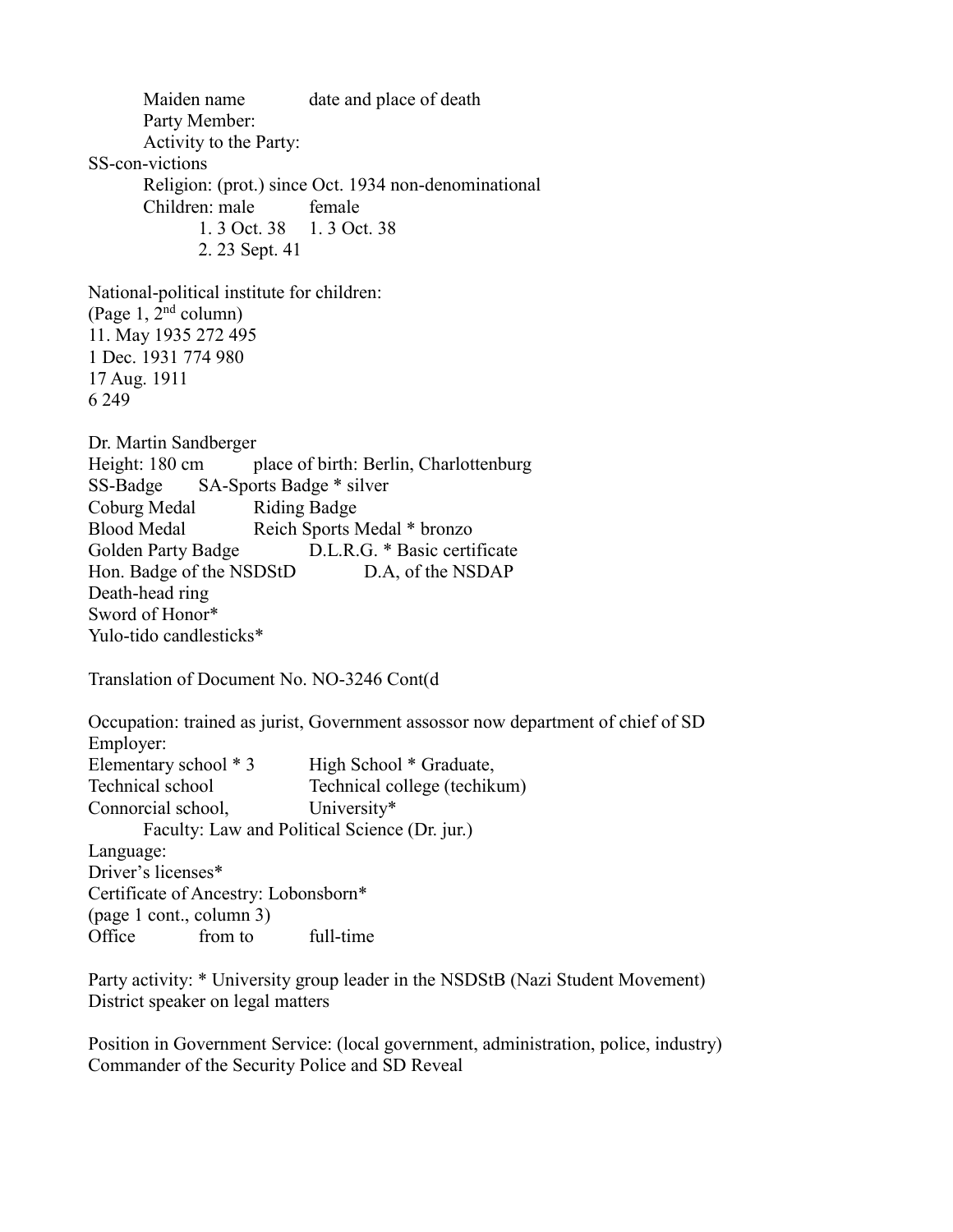|                                    | (Page 2 of original)                    |                                                     |  |  |
|------------------------------------|-----------------------------------------|-----------------------------------------------------|--|--|
|                                    | Free Corps: from to Former German Army: |                                                     |  |  |
| Stahlhelm:                         | Front:                                  |                                                     |  |  |
| Youth Order:                       | Rank:                                   |                                                     |  |  |
| Hitler Youth:                      | Captivity:                              |                                                     |  |  |
| $SA:$ *                            | Orders and Medals:                      | Iron Cross 2nd class 41                             |  |  |
| SA-Reserve:<br>NSKK:               |                                         | War Service Cross 2nd class<br>without swords       |  |  |
| Ordensburgen:                      |                                         | War Service Cross 1st and<br>2nd class with swords, |  |  |
|                                    |                                         | East and South memorial medel                       |  |  |
|                                    |                                         | East-medel                                          |  |  |
|                                    | <b>Wound Badge:</b>                     |                                                     |  |  |
|                                    | War injuries (per cont):                |                                                     |  |  |
| SS-institutes: from to Reichswehr: |                                         | Service abread:                                     |  |  |
| Toelz                              | Police:                                 | German colonies:                                    |  |  |
| Braunschweig                       | Rank:                                   | Special athletic perfor-                            |  |  |
| <b>Berne</b>                       | Army of the                             | mances:                                             |  |  |
| Forst                              | Reich:                                  | Parades:                                            |  |  |
|                                    | Rank                                    | other matters:                                      |  |  |
|                                    |                                         | $-2-$                                               |  |  |
|                                    |                                         |                                                     |  |  |

TRANSLATION OF DOCUMENT No. NO-3246 Cont'd (Page 3 of original)<br>The Reichsfuehrer-SS Personnel file No.6249 SS-Personnel Main Office

Service Career of PHOTOGRAPH<br>Name: Dr. Martin Sandberger SS No. illegible Name: Dr. Martin Sandberger<br>born: 17 August 1911 at Charlottenburg, party membership No. 272 495

Year day month rank unit nature of full-time office

acceptance in the SS

| 36 | 30 |   | SS-Untersturmfuehrer | Leader<br>SD.           |  |
|----|----|---|----------------------|-------------------------|--|
| 36 |    | 9 | SS-Obersturmfuehrer  | Leader<br>SD.           |  |
| 37 | 20 | 4 | SS-Hauptsturmfuchrer | $\epsilon$<br><b>SD</b> |  |
| 38 | Q  |   | SS-Sturmbannfuehror  | $\epsilon$<br>SD.       |  |
| 42 | Q  |   | SS-Obersturmbann"    | Reich "                 |  |
|    |    |   |                      | Security Main Office    |  |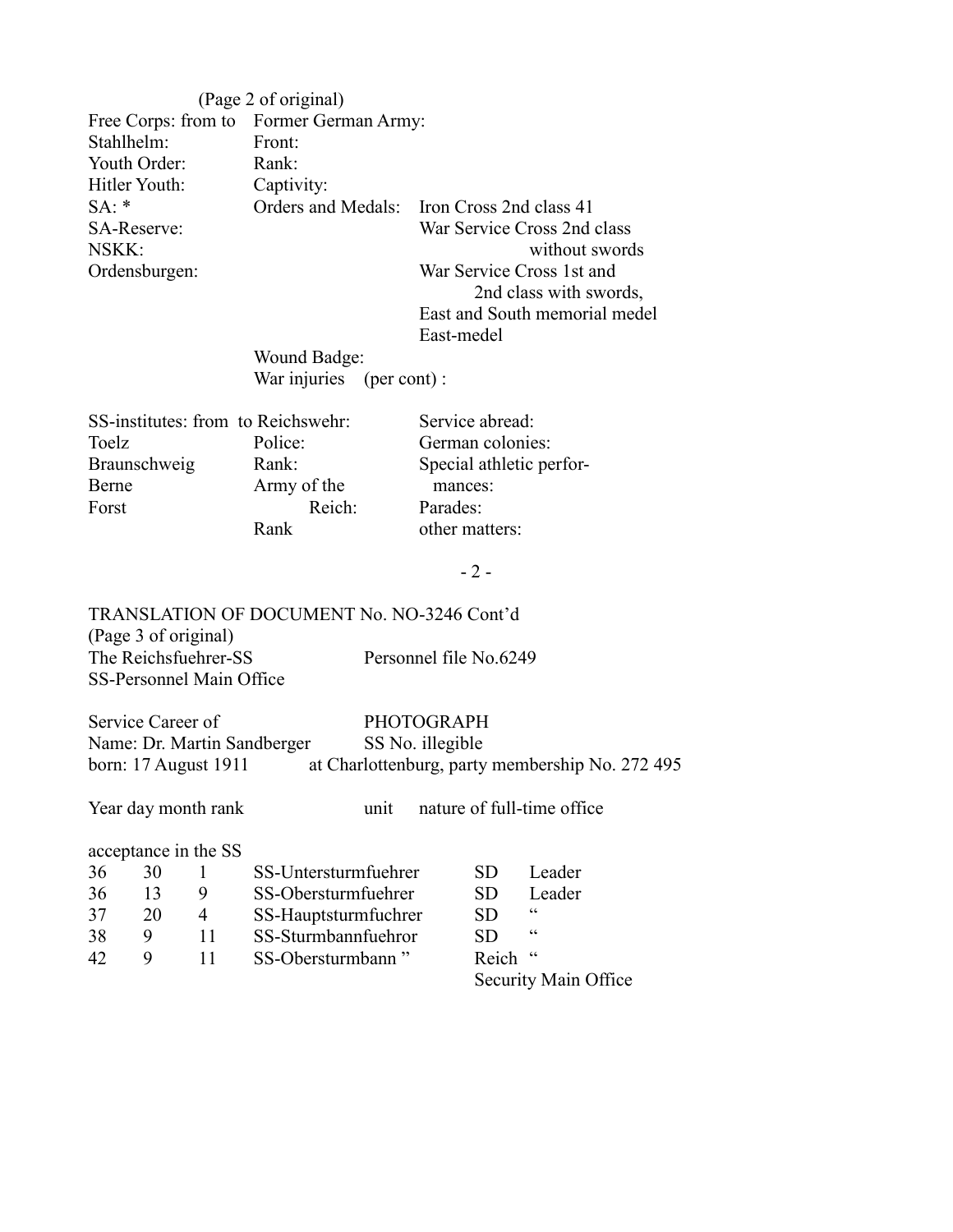(Page 4 of original) Certified copy!

Reichfuehrer-SS and Chief of the German Police at the Reich Ministry of the Interior

S I A l d No 12102/41 g.VO.

Please quote above reference No in further corrospondence to file No 6249 3 December 1941 Berlin SW 11, 3 December 1941 Prince Albrechtstrasse 8, Telephone 120040

Express Letter:

To the

SS-Sturmbannfuehrer Regierungsrat Dr. Sandberger

at present in Rige.

I herewith appoint you, effective immediately, commander of the Security Police and the SD for the Gemeralbezirk Estonia of the Reich. Commissariat Ostland, office in Reval. You are to report to me and to the office chiefs in the Reich Security Main Office for further

instructions.

- 3 -

TRANSLATION OF DOCUMENT No. NO-3246 Cont'd As deputy: signed Streckenbach Certified: Signature Office clerk Seal: Kee-192 The Reichsfuehrer SS and Chief of the German Police at the Reich Ministry of the Interior

The Chief of the Security Police and the SD

(Page 5 of original) (handwritten): The Chief of the Security Police and the SD

 $IA 4 b - PA 3537$ In correspondence please state reference No, date and subject. Illegible date (17 Jan.,initials?) Berlin SW 11, 26 January 1944 Prince Albrechtstrasse 8